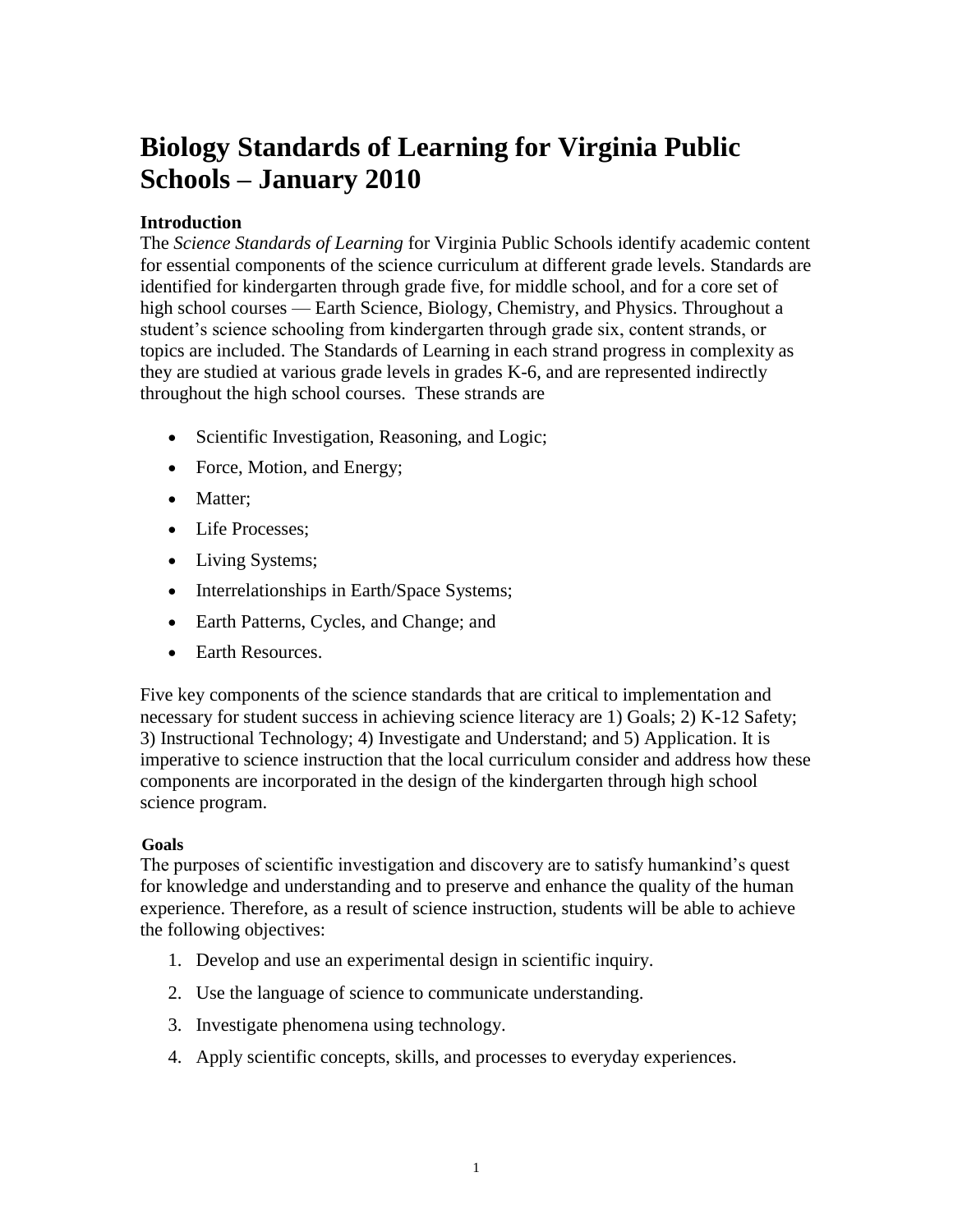- 5. Experience the richness and excitement of scientific discovery of the natural world through the collaborative quest for knowledge and understanding.
- 6. Make informed decisions regarding contemporary issues, taking into account the following:
	- public policy and legislation;
	- economic costs/benefits;
	- validation from scientific data and the use of scientific reasoning and logic;
	- respect for living things;
	- personal responsibility; and
	- history of scientific discovery.
- 7. Develop scientific dispositions and habits of mind including:
	- curiosity;
	- demand for verification:
	- respect for logic and rational thinking;
	- consideration of premises and consequences;
	- respect for historical contributions;
	- attention to accuracy and precision; and
	- patience and persistence.
- 8. Develop an understanding of the interrelationship of science with technology,

engineering and mathematics.

9. Explore science-related careers and interests.

#### **K-12 Safety**

In implementing the *Science Standards of Learning*, teachers must be certain that students know how to follow safety guidelines, demonstrate appropriate laboratory safety techniques, and use equipment safely while working individually and in groups.

Safety must be given the highest priority in implementing the K-12 instructional program for science. Correct and safe techniques, as well as wise selection of experiments, resources, materials, and field experiences appropriate to age levels, must be carefully considered with regard to the safety precautions for every instructional activity. Safe science classrooms require thorough planning, careful management, and constant monitoring of student activities. Class enrollment should not exceed the designed capacity of the room.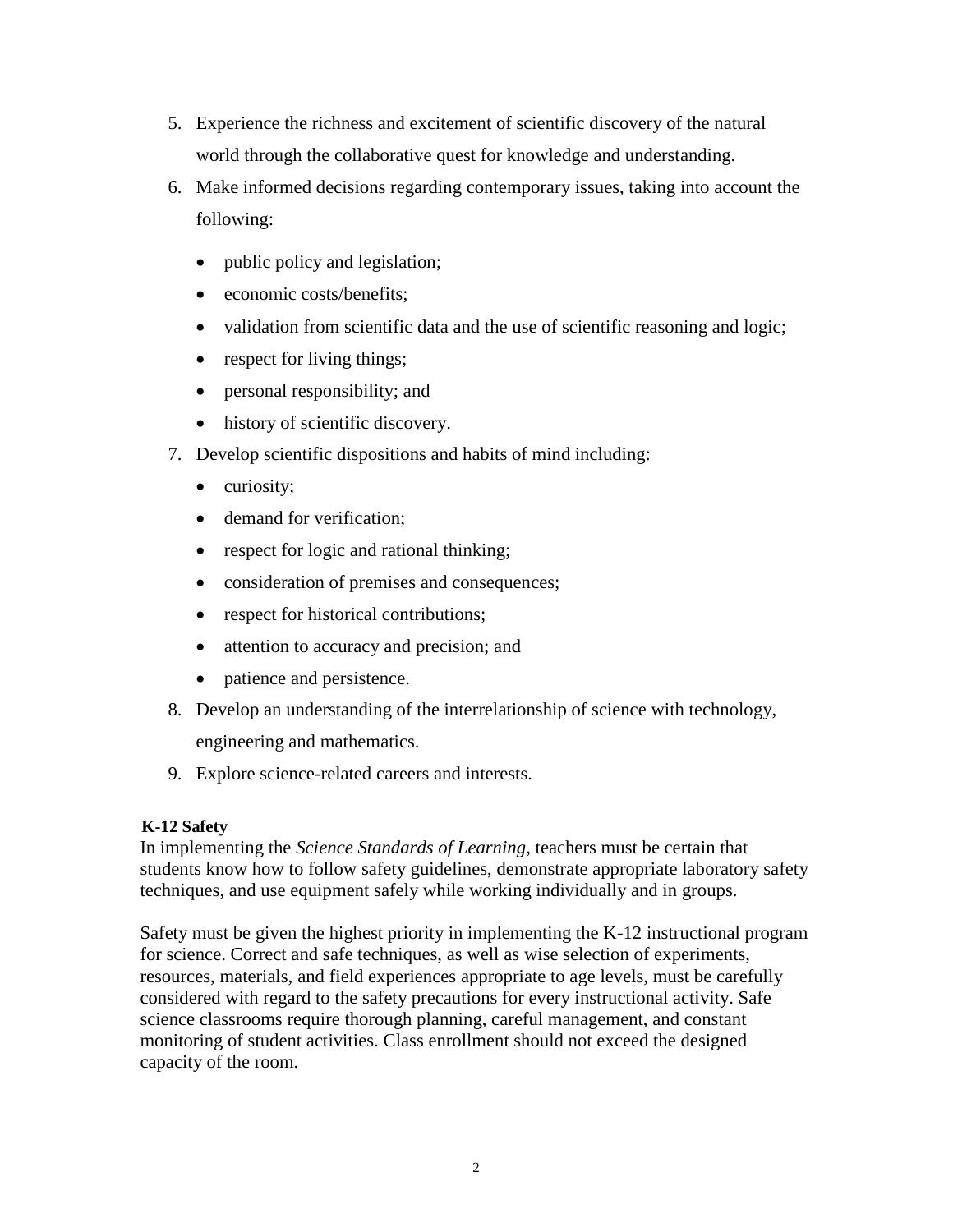Teachers must be knowledgeable of the properties, use, and proper disposal of all chemicals that may be judged as hazardous prior to their use in an instructional activity. Such information is referenced through Materials Safety Data Sheets (MSDS). The identified precautions involving the use of goggles, gloves, aprons, and fume hoods must be followed as prescribed.

While no comprehensive list exists to cover all situations, the following should be reviewed to avoid potential safety problems. Appropriate safety procedures should be used in the following situations:

- observing wildlife; handling living and preserved organisms; and coming in contact with natural hazards, such as poison ivy, ticks, mushrooms, insects, spiders, and snakes;
- engaging in field activities in, near, or over bodies of water;
- handling glass tubing and other glassware, sharp objects, and labware;
- handling natural gas burners, Bunsen burners, and other sources of flame/heat;
- working in or with direct sunlight (sunburn and eye damage);
- using extreme temperatures and cryogenic materials;
- handling hazardous chemicals including toxins, carcinogens, and flammable and explosive materials;
- producing acid/base neutralization reactions/dilutions;
- producing toxic gases;
- generating/working with high pressures;
- working with biological cultures including their appropriate disposal and recombinant DNA;
- handling power equipment/motors;
- working with high voltage/exposed wiring; and
- working with laser beam, UV, and other radiation.

The use of human body fluids or tissues is generally prohibited for classroom lab activities. Further guidance from the following sources may be referenced:

- OSHA (Occupational Safety and Health Administration);
- ISEF (International Science and Engineering Fair) rules; and
- public health departments' and school divisions' protocols.

#### **Instructional Technology**

The use of current and emerging technologies is essential to the K-12 science instructional program. Specifically, technology must accomplish the following:

 Assist in improving every student's functional literacy. This includes improved communication through reading/information retrieval (the use of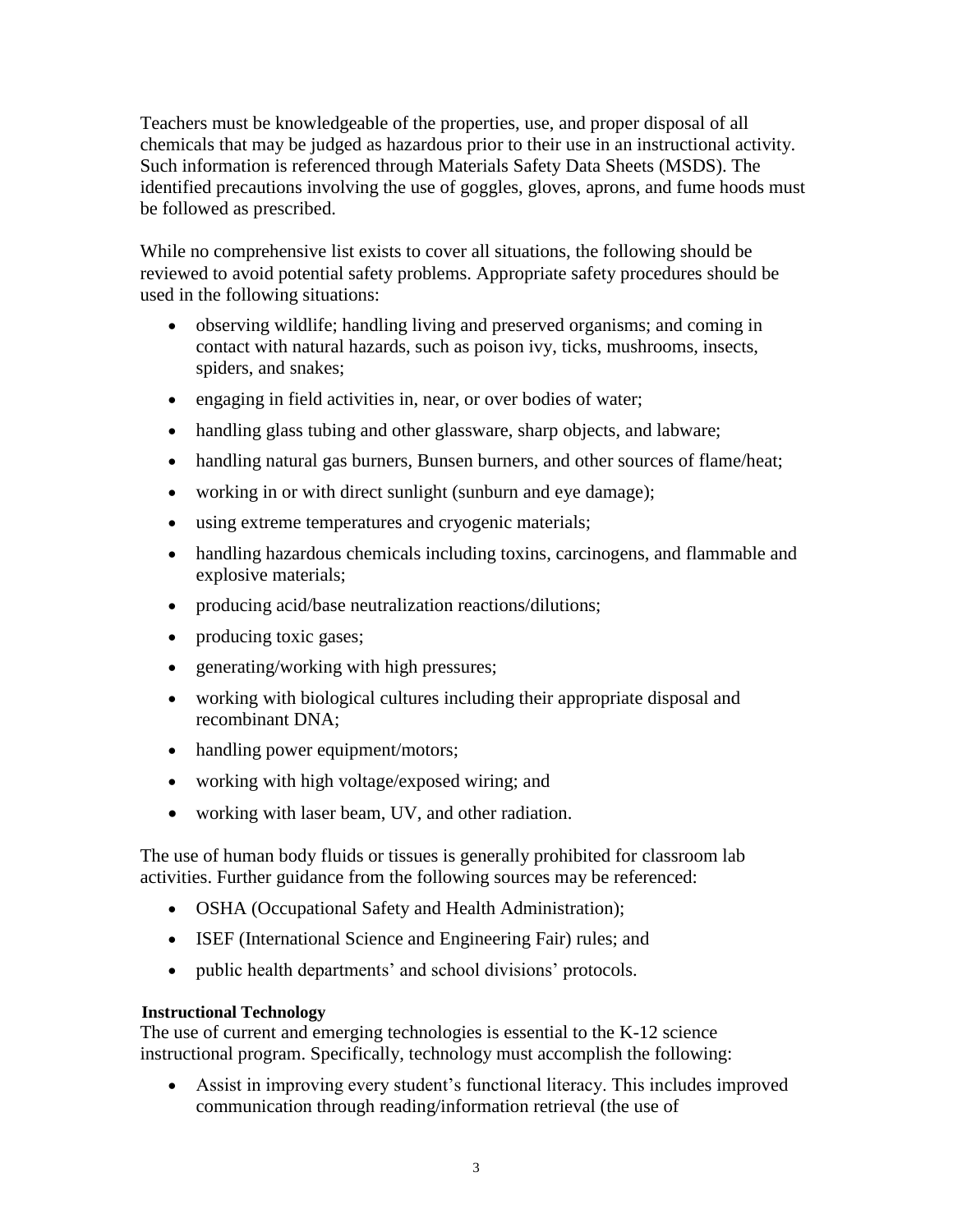telecommunications), writing (word processing), organization and analysis of data (databases, spreadsheets, and graphics programs), presentation of one's ideas (presentation software), and resource management (project management software).

- Be readily available and regularly used as an integral and ongoing part of the delivery and assessment of instruction.
- Include instrumentation oriented toward the instruction and learning of science concepts, skills, and processes. Technology, however, should not be limited to traditional instruments of science, such as microscopes, labware, and datacollecting apparatus, but should also include computers, robotics, videomicroscopes, graphing calculators, probeware, geospatial technologies, online communication, software and appropriate hardware, as well as other emerging technologies.
- Be reflected in the "instructional strategies" generally developed at the school division level.

In most cases, the application of technology in science should remain "transparent" unless it is the actual focus of the instruction. One must expect students to "do as a scientist does" and not simply hear about science if they are truly expected to explore, explain, and apply scientific concepts, skills, and processes.

As computer/technology skills are essential components of every student's education, it is important that teaching these skills is a shared responsibility of teachers of all disciplines and grade levels.

#### **Investigate and Understand**

Many of the standards in the *Science Standards of Learning* begin with the phrase "Students will investigate and understand." This phrase was chosen to communicate the range of rigorous science skills and knowledge levels embedded in each standard. Limiting a standard to one observable behavior, such as "describe" or "explain," would have narrowed the interpretation of what was intended to be a rich, highly rigorous, and inclusive content standard.

"Investigate" refers to scientific methodology and implies systematic use of the following inquiry skills:

- observing;
- classifying and sequencing;
- communicating;
- measuring;
- predicting;
- hypothesizing;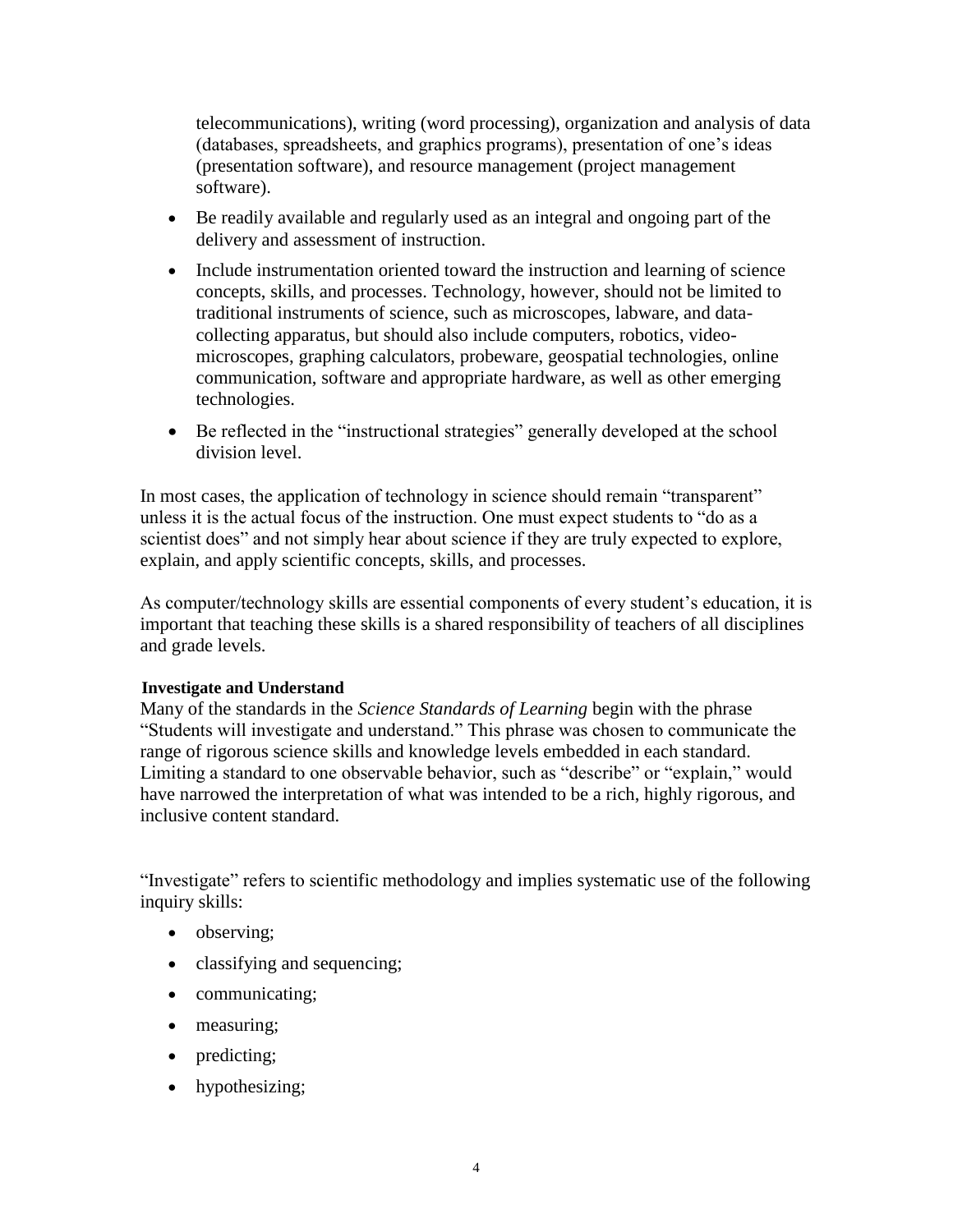- inferring;
- defining, controlling, and manipulating variables in experimentation;
- designing, constructing, and interpreting models; and
- interpreting, analyzing, and evaluating data.

"Understand" refers to various levels of knowledge application. In the *Science Standards of Learning*, these knowledge levels include the ability to:

- recall or recognize important information, key definitions, terminology, and facts;
- explain the information in one's own words, comprehend how the information is related to other key facts, and suggest additional interpretations of its meaning or importance;
- apply the facts and principles to new problems or situations, recognizing what information is required for a particular situation, using the information to explain new phenomena, and determining when there are exceptions;
- analyze the underlying details of important facts and principles, recognizing the key relations and patterns that are not always readily visible;
- arrange and combine important facts, principles, and other information to produce a new idea, plan, procedure, or product; and
- make judgments about information in terms of its accuracy, precision, consistency, or effectiveness.

Therefore, the use of "investigate and understand" allows each content standard to become the basis for a broad range of teaching objectives, which the school division will develop and refine to meet the intent of the *Science Standards of Learning*.

#### **Application**

Science provides the key to understanding the natural world. The application of science to relevant topics provides a context for students to build their knowledge and make connections across content and subject areas. This includes applications of science among technology, engineering, and mathematics, as well as within other science disciplines. Various strategies can be used to facilitate these applications and to promote a better understanding of the interrelated nature of these four areas.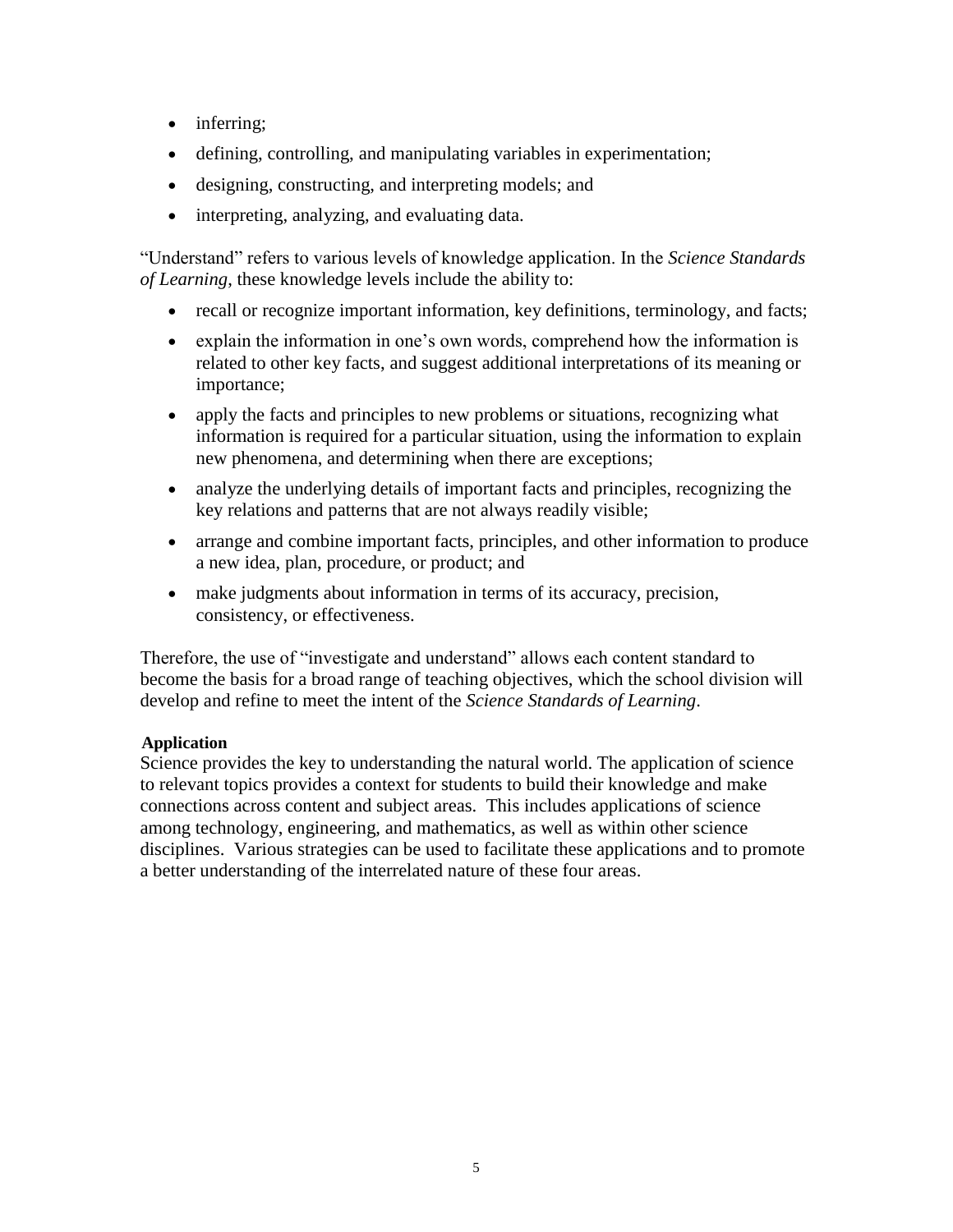# **Biology**

The Biology standards are designed to provide students with a detailed understanding of living systems. Emphasis continues to be placed on the skills necessary to examine alternative scientific explanations, actively conduct controlled experiments, analyze and communicate information, and gather and use information in scientific literature. The history of biological thought and the evidence that supports it are explored, providing the foundation for investigating biochemical life processes, cellular organization, mechanisms of inheritance, dynamic relationships among organisms, and the change in organisms through time. The importance of scientific research that validates or challenges ideas is emphasized at this level. All students are expected to achieve the content of the biology standards.

The Biology standards continue to focus on student growth in understanding the nature of science. This scientific view defines the idea that explanations of nature are developed and tested using observation, experimentation, models, evidence, and systematic processes. The nature of science includes the concepts that scientific explanations are based on logical thinking; are subject to rules of evidence; are consistent with observational, inferential, and experimental evidence; are open to rational critique; and are subject to refinement and change with the addition of new scientific evidence. The nature of science includes the concept that science can provide explanations about nature and can predict potential consequences of actions, but cannot be used to answer all questions.

- BIO.1 The student will demonstrate an understanding of scientific reasoning, logic, and the nature of science by planning and conducting investigations in which
	- a) observations of living organisms are recorded in the lab and in the field;
	- b) hypotheses are formulated based on direct observations and information from scientific literature;
	- c) variables are defined and investigations are designed to test hypotheses;
	- d) graphing and arithmetic calculations are used as tools in data analysis;
	- e) conclusions are formed based on recorded quantitative and qualitative data;
	- f) sources of error inherent in experimental design are identified and discussed;
	- g) validity of data is determined;
	- h) chemicals and equipment are used in a safe manner;
	- i) appropriate technology including computers, graphing calculators, and probeware, is used for gathering and analyzing data, communicating results, modeling concepts, and simulating experimental conditions;
	- j) research utilizes scientific literature;
	- k) differentiation is made between a scientific hypothesis, theory, and law;
	- l) alternative scientific explanations and models are recognized and analyzed; and
	- m) current applications of biological concepts are used.
- BIO.2 The student will investigate and understand the chemical and biochemical principles essential for life. Key concepts include
	- a) water chemistry and its impact on life processes;
	- b) the structure and function of macromolecules;
	- c) the nature of enzymes; and
	- d) the capture, storage, transformation, and flow of energy through the processes of photosynthesis and respiration.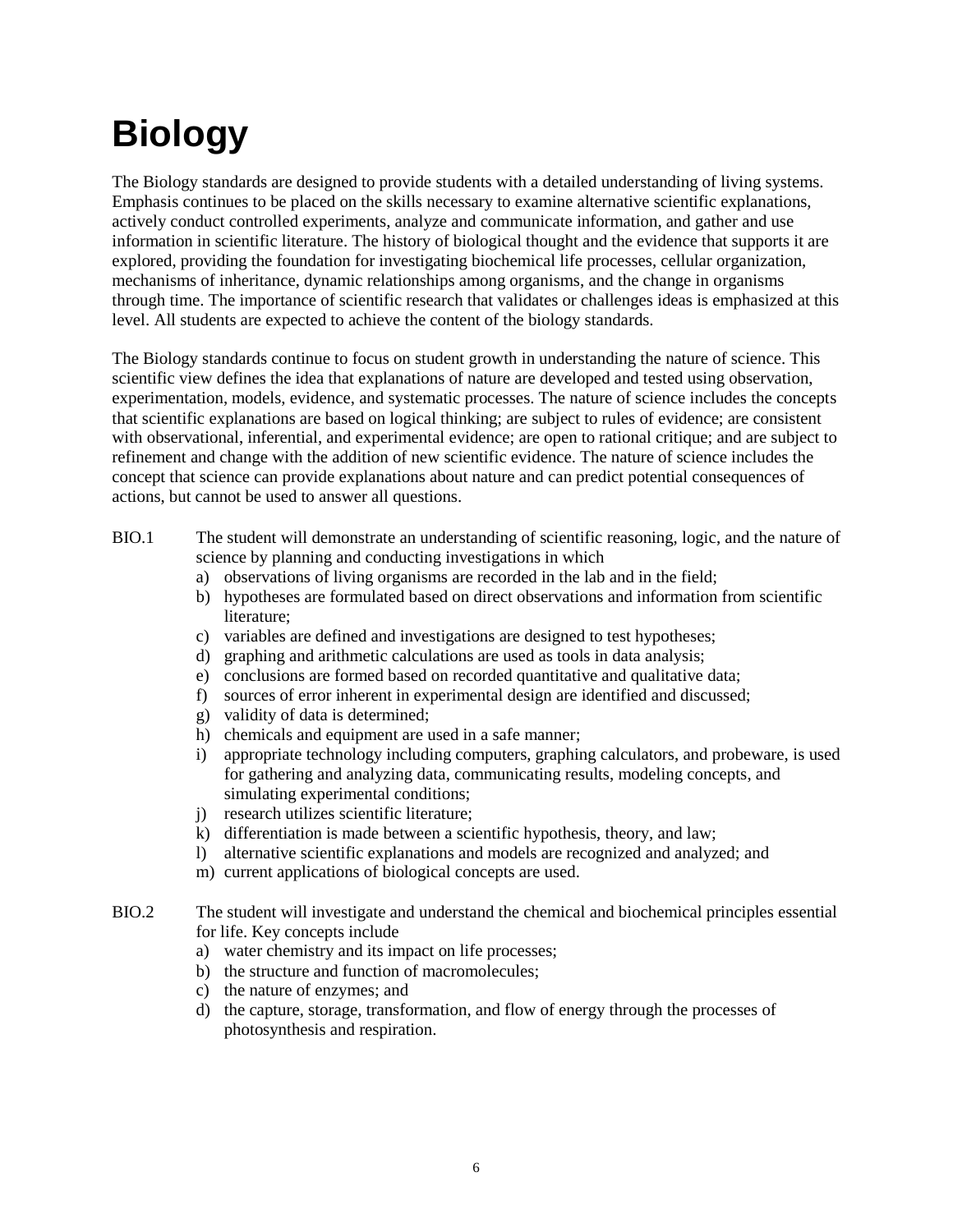- BIO.3 The student will investigate and understand relationships between cell structure and function. Key concepts include
	- a) evidence supporting the cell theory;
	- b) characteristics of prokaryotic and eukaryotic cells;
	- c) similarities between the activities of the organelles in a single cell and a whole organism;
	- d) the cell membrane model; and
	- e) the impact of surface area to volume ratio on cell division, material transport, and other life processes.
- BIO.4 The student will investigate and understand life functions of Archaea, Bacteria and Eukarya. Key concepts include
	- a) comparison of their metabolic activities;
	- b) maintenance of homeostasis;
	- c) how the structures and functions vary among and within the Eukarya kingdoms of protists, fungi, plants, and animals, including humans;
	- d) human health issues, human anatomy, and body systems;
	- e) how viruses compare with organisms; and
	- f) evidence supporting the germ theory of infectious disease.
- BIO.5 The student will investigate and understand common mechanisms of inheritance and protein synthesis. Key concepts include
	- a) cell growth and division;
	- b) gamete formation;
	- c) cell specialization;
	- d) prediction of inheritance of traits based on the Mendelian laws of heredity;
	- e) historical development of the structural model of DNA;
	- f) genetic variation;
	- g) the structure, function, and replication of nucleic acids;
	- h) events involved in the construction of proteins;
	- i) use, limitations, and misuse of genetic information; and
	- j) exploration of the impact of DNA technologies.
- BIO.6 The student will investigate and understand bases for modern classification systems. Key concepts include
	- a) structural similarities among organisms;
	- b) fossil record interpretation;
	- c) comparison of developmental stages in different organisms;
	- d) examination of biochemical similarities and differences among organisms; and
	- e) systems of classification that are adaptable to new scientific discoveries.
- BIO.7 The student will investigate and understand how populations change through time. Key concepts include
	- a) evidence found in fossil records;
	- b) how genetic variation, reproductive strategies, and environmental pressures impact the survival of populations;
	- c) how natural selection leads to adaptations;
	- d) emergence of new species; and
	- e) scientific evidence and explanations for biological evolution.